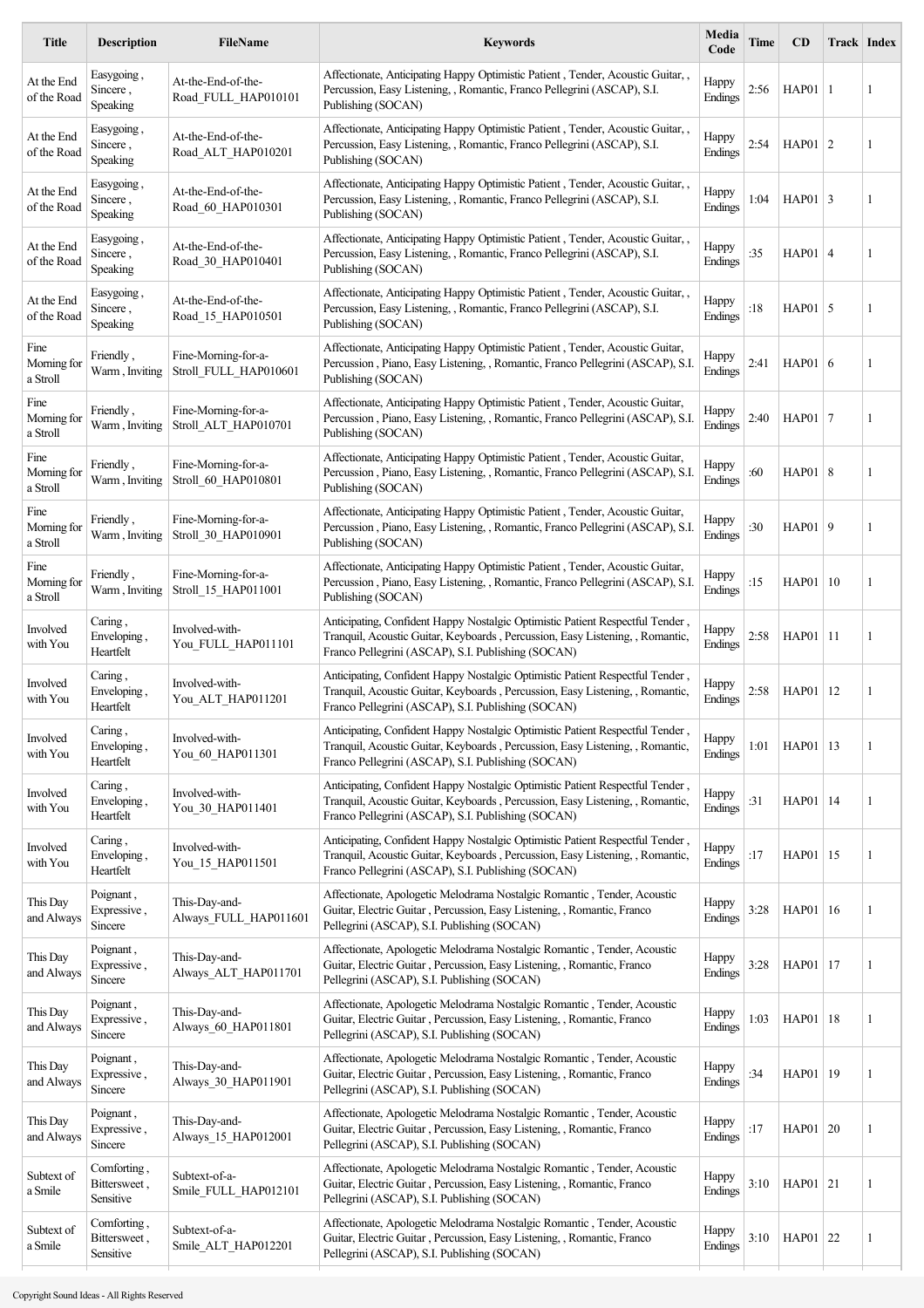| Subtext of<br>a Smile           | Comforting,<br>Bittersweet,<br>Sensitive | Subtext-of-a-<br>Smile 60 HAP012301          | Affectionate, Apologetic Melodrama Nostalgic Romantic, Tender, Acoustic<br>Guitar, Electric Guitar, Percussion, Easy Listening, , Romantic, Franco<br>Pellegrini (ASCAP), S.I. Publishing (SOCAN)           | Happy<br>Endings | 1:04   | HAP01 $ 23$ | 1            |
|---------------------------------|------------------------------------------|----------------------------------------------|-------------------------------------------------------------------------------------------------------------------------------------------------------------------------------------------------------------|------------------|--------|-------------|--------------|
| Subtext of<br>a Smile           | Comforting,<br>Bittersweet,<br>Sensitive | Subtext-of-a-<br>Smile_30_HAP012401          | Affectionate, Apologetic Melodrama Nostalgic Romantic, Tender, Acoustic<br>Guitar, Electric Guitar, Percussion, Easy Listening, , Romantic, Franco<br>Pellegrini (ASCAP), S.I. Publishing (SOCAN)           | Happy<br>Endings | :36    | HAP01 24    | 1            |
| Subtext of<br>a Smile           | Comforting,<br>Bittersweet,<br>Sensitive | Subtext-of-a-<br>Smile 15 HAP012501          | Affectionate, Apologetic Melodrama Nostalgic Romantic, Tender, Acoustic<br>Guitar, Electric Guitar, Percussion, Easy Listening, , Romantic, Franco<br>Pellegrini (ASCAP), S.I. Publishing (SOCAN)           | Happy<br>Endings | :18    | HAP01 25    | 1            |
| Bright<br>Future                | Successful,<br>Sunny,<br>Positive        | Bright-<br>Future FULL HAP012601             | Confident, Happy Optimistic, Playful, Acoustic Guitar, Percussion, Piano, Easy<br>Listening, Franco Pellegrini (ASCAP), S.I. Publishing (SOCAN)                                                             | Happy<br>Endings | 2:54   | HAP01 $26$  | 1            |
| Bright<br>Future                | Successful,<br>Sunny,<br>Positive        | Bright-<br>Future ALT HAP012701              | Confident, Happy Optimistic, Playful, Acoustic Guitar, Percussion, Piano, Easy<br>Listening, Franco Pellegrini (ASCAP), S.I. Publishing (SOCAN)                                                             | Happy<br>Endings | 2:54   | HAP01 $27$  | 1            |
| <b>Bright</b><br>Future         | Successful,<br>Sunny,<br>Positive        | Bright-<br>Future 60 HAP012801               | Confident, Happy Optimistic, Playful, Acoustic Guitar, Percussion, Piano, Easy<br>Listening, Franco Pellegrini (ASCAP), S.I. Publishing (SOCAN)                                                             | Happy<br>Endings | 1:05   | $HAP01$ 28  | 1            |
| <b>Bright</b><br>Future         | Successful,<br>Sunny,<br>Positive        | Bright-<br>Future 30 HAP012901               | Confident, Happy Optimistic, Playful, Acoustic Guitar, Percussion, Piano, Easy<br>Listening, Franco Pellegrini (ASCAP), S.I. Publishing (SOCAN)                                                             | Happy<br>Endings | : $35$ | HAP01 29    | $\mathbf{1}$ |
| <b>Bright</b><br>Future         | Successful,<br>Sunny,<br>Positive        | Bright-<br>Future 15 HAP013001               | Confident, Happy Optimistic, Playful, Acoustic Guitar, Percussion, Piano, Easy<br>Listening, Franco Pellegrini (ASCAP), S.I. Publishing (SOCAN)                                                             | Happy<br>Endings | :19    | HAP01 30    | 1            |
| Special<br>Plans                | Comfortable,<br>Inclusive,<br>Radiant    | Special-<br>Plans FULL HAP013101             | Affectionate, Anticipating Happy Optimistic Patient, Tender, Acoustic Guitar,<br>Keyboards, Percussion, Easy Listening, , Romantic, Franco Pellegrini<br>(ASCAP), S.I. Publishing (SOCAN)                   | Happy<br>Endings | 2:48   | $HAP01$ 31  | 1            |
| Special<br>Plans                | Comfortable,<br>Inclusive,<br>Radiant    | Special-<br>Plans_ALT_HAP013201              | Affectionate, Anticipating Happy Optimistic Patient, Tender, Acoustic Guitar,<br>Keyboards, Percussion, Easy Listening, , Romantic, Franco Pellegrini<br>(ASCAP), S.I. Publishing (SOCAN)                   | Happy<br>Endings | 2:47   | HAP01 $ 32$ | 1            |
| Special<br>Plans                | Comfortable,<br>Inclusive,<br>Radiant    | Special-<br>Plans 60 HAP013301               | Affectionate, Anticipating Happy Optimistic Patient, Tender, Acoustic Guitar,<br>Keyboards, Percussion, Easy Listening, , Romantic, Franco Pellegrini<br>(ASCAP), S.I. Publishing (SOCAN)                   | Happy<br>Endings | 1:03   | HAP01 33    | 1            |
| Special<br>Plans                | Comfortable,<br>Inclusive,<br>Radiant    | Special-<br>Plans 30 HAP013401               | Affectionate, Anticipating Happy Optimistic Patient, Tender, Acoustic Guitar,<br>Keyboards, Percussion, Easy Listening, , Romantic, Franco Pellegrini<br>(ASCAP), S.I. Publishing (SOCAN)                   | Happy<br>Endings | :33    | HAP01 34    | 1            |
| Special<br>Plans                | Comfortable,<br>Inclusive,<br>Radiant    | Special-<br>Plans_15_HAP013501               | Affectionate, Anticipating Happy Optimistic Patient, Tender, Acoustic Guitar,<br>Keyboards, Percussion, Easy Listening, , Romantic, Franco Pellegrini<br>(ASCAP), S.I. Publishing (SOCAN)                   | Happy<br>Endings | :19    | HAP01 $ 35$ | 1            |
| Believe in<br>Second<br>Chances | Regretful,<br>Mellow,<br>Thoughtful      | Believe-in-Second-<br>Chances_FULL_HAP013601 | Affectionate, Apologetic Melodrama Nostalgic Romantic, Tender, Acoustic<br>Guitar, Electric Guitar Keyboards, Percussion, Easy Listening, , Romantic,<br>Franco Pellegrini (ASCAP), S.I. Publishing (SOCAN) | Happy<br>Endings | 3:03   | HAP01 $36$  | 1            |
| Believe in<br>Second<br>Chances | Regretful,<br>Mellow,<br>Thoughtful      | Believe-in-Second-<br>Chances_ALT_HAP013701  | Affectionate, Apologetic Melodrama Nostalgic Romantic, Tender, Acoustic<br>Guitar, Electric Guitar Keyboards, Percussion, Easy Listening, , Romantic,<br>Franco Pellegrini (ASCAP), S.I. Publishing (SOCAN) | Happy<br>Endings | 3:33   | HAP01 $ 37$ | 1            |
| Believe in<br>Second<br>Chances | Regretful,<br>Mellow,<br>Thoughtful      | Believe-in-Second-<br>Chances 60 HAP013801   | Affectionate, Apologetic Melodrama Nostalgic Romantic, Tender, Acoustic<br>Guitar, Electric Guitar Keyboards, Percussion, Easy Listening, , Romantic,<br>Franco Pellegrini (ASCAP), S.I. Publishing (SOCAN) | Happy<br>Endings | 1:04   | HAP01 38    | 1            |
| Believe in<br>Second<br>Chances | Regretful,<br>Mellow,<br>Thoughtful      | Believe-in-Second-<br>Chances_30_HAP013901   | Affectionate, Apologetic Melodrama Nostalgic Romantic, Tender, Acoustic<br>Guitar, Electric Guitar Keyboards, Percussion, Easy Listening, , Romantic,<br>Franco Pellegrini (ASCAP), S.I. Publishing (SOCAN) | Happy<br>Endings | :34    | HAP01 39    | 1            |
| Believe in<br>Second<br>Chances | Regretful,<br>Mellow,<br>Thoughtful      | Believe-in-Second-<br>Chances 15 HAP014001   | Affectionate, Apologetic Melodrama Nostalgic Romantic, Tender, Acoustic<br>Guitar, Electric Guitar Keyboards, Percussion, Easy Listening, , Romantic,<br>Franco Pellegrini (ASCAP), S.I. Publishing (SOCAN) | Happy<br>Endings | :17    | HAP01 $ 40$ | 1            |
| Adventure<br>of the Heart       | Entreating,<br>Narrative,<br>Emotional   | Adventure-of-the-<br>Heart_FULL_HAP014101    | Affectionate, Anticipating Apologetic Melodrama Nostalgic Romantic, Tender,<br>Acoustic Guitar, Keyboards, Percussion, Easy Listening, , Romantic, Franco<br>Pellegrini (ASCAP), S.I. Publishing (SOCAN)    | Happy<br>Endings | 3:25   | $HAP01$ 41  | 1            |
| Adventure<br>of the Heart       | Entreating,<br>Narrative,<br>Emotional   | Adventure-of-the-<br>Heart_ALT_HAP014201     | Affectionate, Anticipating Apologetic Melodrama Nostalgic Romantic, Tender,<br>Acoustic Guitar, Keyboards, Percussion, Easy Listening, , Romantic, Franco<br>Pellegrini (ASCAP), S.I. Publishing (SOCAN)    | Happy<br>Endings | 3:25   | $HAP01$ 42  | 1            |
| Adventure<br>of the Heart       | Entreating,<br>Narrative,<br>Emotional   | Adventure-of-the-<br>Heart_60_HAP014301      | Affectionate, Anticipating Apologetic Melodrama Nostalgic Romantic, Tender,<br>Acoustic Guitar, Keyboards, Percussion, Easy Listening, , Romantic, Franco<br>Pellegrini (ASCAP), S.I. Publishing (SOCAN)    | Happy<br>Endings | 1:02   | HAP01 $ 43$ | 1            |
| Adventure<br>of the Heart       | Entreating,<br>Narrative,<br>Emotional   | Adventure-of-the-<br>Heart 30 HAP014401      | Affectionate, Anticipating Apologetic Melodrama Nostalgic Romantic, Tender,<br>Acoustic Guitar, Keyboards, Percussion, Easy Listening, , Romantic, Franco<br>Pellegrini (ASCAP), S.I. Publishing (SOCAN)    | Happy<br>Endings | :33    | HAP01 44    | 1            |
| Adventure<br>of the Heart       | Entreating,<br>Narrative,<br>Emotional   | Adventure-of-the-<br>Heart 15 HAP014501      | Affectionate, Anticipating Apologetic Melodrama Nostalgic Romantic, Tender,<br>Acoustic Guitar, Keyboards, Percussion, Easy Listening, , Romantic, Franco<br>Pellegrini (ASCAP), S.I. Publishing (SOCAN)    | Happy<br>Endings | :18    | HAP01 $ 45$ | 1            |
|                                 |                                          |                                              |                                                                                                                                                                                                             |                  |        |             |              |